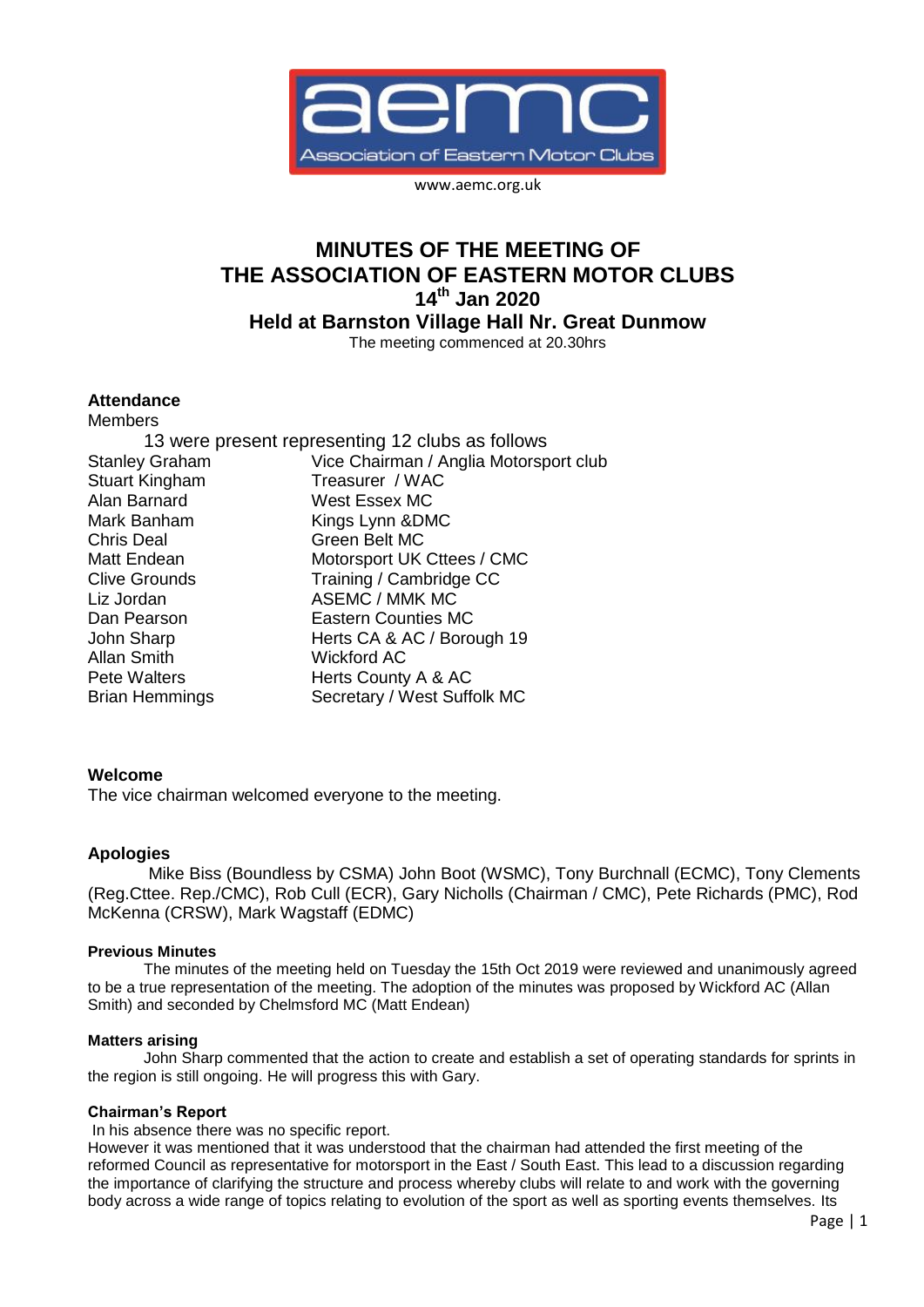believed there are two routes now available. The original route through the regional council is still in place for specific topics while the council representative is now in place for more strategic topics. It was agreed that the association should be active in making Motorsport UK aware of where support is required by clubs and working with them on evolving solutions.

### **Treasurers Report**

The treasurer reported that currently the association's accounts stand at approx.. £10,600 To date 8 member clubs have renewed membership for 2020. Invoices have been distributed to all. The RAFMSA has indicated that they would not be renewing having decided to rationalise their memberships across multiple associations.

A discussion followed in respect of confirming the point at which a club should be considered to no longer be a member. The practical difficulties that can be experienced in finding the correct / up to date contacts being taken into consideration the meeting unanimously agreed that an approach whereby a club that had not been in contact or renewed membership by the end of the calendar year would be deemed to no longer be a member was practical and appropriate. It was agreed that this would be raised at the next General Meeting as a motion to seek to get it included in the constitution.

Liz Jordan indicated that this approach would be suggested to ASEMC to see if a standard approach could be achieved.

### **Secretary's Report**

**Correspondence** 

Copies of Motorsport UK messages and minutes and notices from other associations have been received.

Membership applications

There have been no applications for membership

### **Reports**

### **Stage Rally Championship**

In the Coordinators absence there was no specific report. However it was noted that the 2020 championship has been launched with the first round being at Brands Hatch on the 18<sup>th</sup> Jan. The event team indicated that following further discussion with the venue, the  $24<sup>th</sup>$  Oct. 2020 is firming up as the date for the potential event at Honnington.

#### **Sprint Championship**

The 2020 championship is about to be launched. It was confirmed that it will be a combined championship with ASEMC and that it will be run as a "speed" championship. The intent being to include a hillclimb in the qualifying events.

4 entries have been received even before the launch!!!!

2019 competitors and all clubs will be notified as part of the launch process.

It was noted that there have been relaxations in the requirements for clothing in the "standard" classes for 2020. A very useful table distributed in the recent technical bulletin will be made available to help understanding and promotion of the changes to safety clothing requirements in the "standard" classes.

#### **Motorsport UK / Regional Committee**

There was no specific Regional Committee report. However a discussion was held regarding the role of the regional committee in the evolving overall governance model for the sport.

It was agreed that it is a responsibility of the association and its member clubs to contribute to the change process by highlighting approaches, areas where support would be most useful and topics which would provide optimum benefit to members.

A report was provided on a presentation given by Hugh Chambers at a recent seminar outlining the direction that Motorsport UK is taking. He outlined the urgent need to evolve to meet the pressures on the sport including changes to the financial model and general approach to become a "customer" driven organisation. It was indicated that 2020 is being seen as a year of consolidation following the significant number of changes executed in 2019. One specifically relevant item to the association was a reference to the fact that following the closure of the "RDO" process work would be undertaken this year to develop and implement a grass roots / club support process.

### **Other Matters**